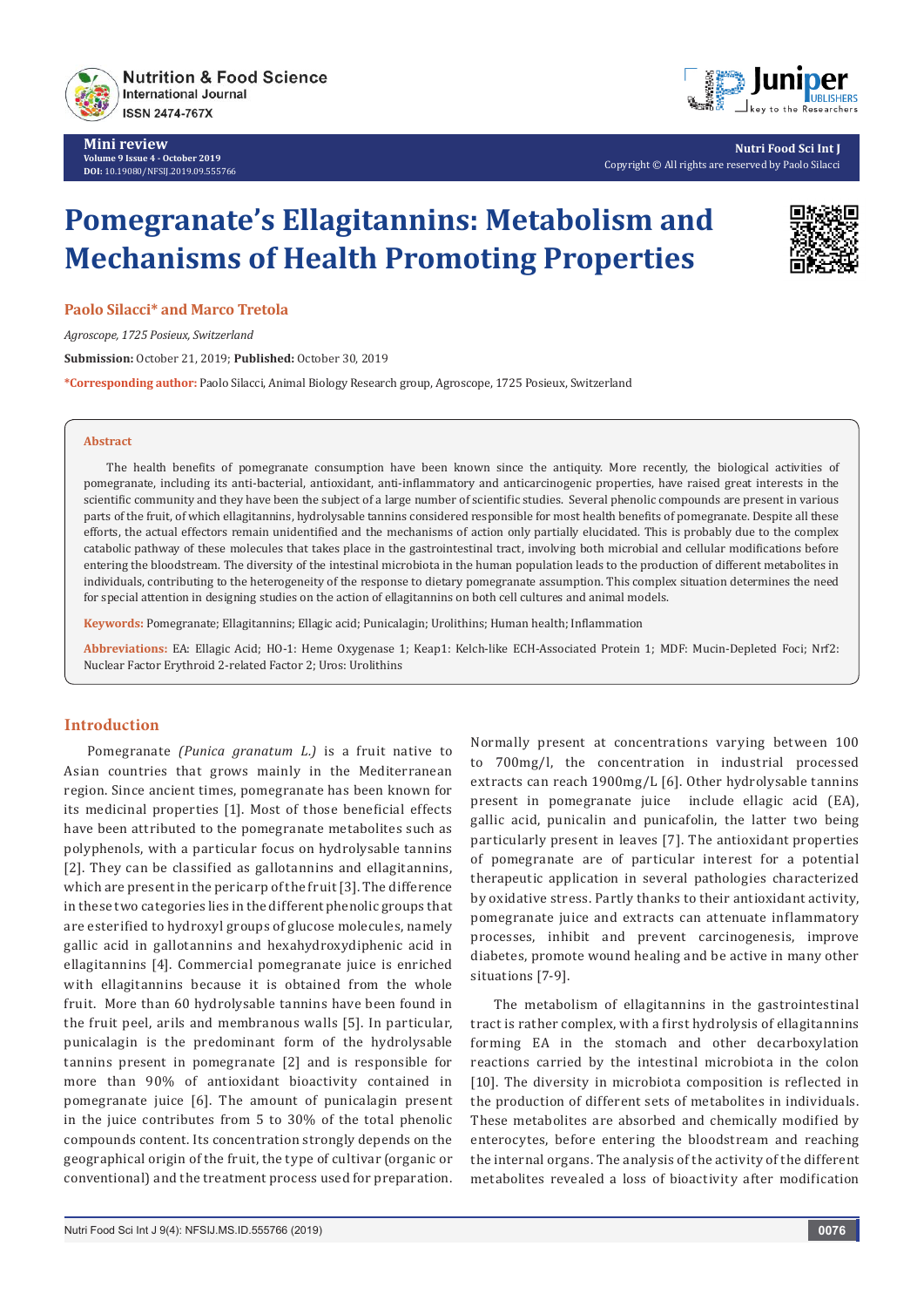in the enterocytes, raising several questions about the physiological relevance of studies addressing direct effects of ellagitannins.

The aim of this mini review is to summarize the knowledge on catabolism, tissue distribution of ellagitannins metabolites and in signaling pathways triggered by these molecules to stimulate a cellular response, integrating recent knowledge.

## **Ellagitannins Metabolism**

Dietary absorbed ellagitannins are first hydrolyzed to EA in the small intestine at physiologic alkaline pH [11]. EA is then transformed in the intestine into catabolic intermediates by a series of decarboxylation reactions carried out by bacteria of the intestinal microbiota [10], producing derivatives of dibenzopyran‐6‐one, also called urolithins (Uro). The complexity of this microbiota, which actively participate in the metabolism of ellagitannins, makes it more difficult to find metabolic pathways of ellagitannins. A two-way interaction exists between ellagitannins and intestinal bacteria. Indeed, polyphenols can modulate the intestinal microbial population [12], itself involved in the transformation of EA into catabolic intermediates [10]. The composition of the bacterial population in the intestine is not homogeneous between individuals and must constantly adapt to changes in the environment caused, for example, by the type of assimilated diet [13,14]. Some pathologies can also have influence or are triggered by imbalances in the intestinal bacterial population (dysbiosis). This diversity is the cause of inter-individual differences in the set of ellagitannins metabolites produced, which may explain the differences in the response observed after consumption of ellagitannins, in terms of health benefits. A study on the ability of individuals to synthetize different Uros after ingestion of walnuts or pomegranate extract capsules revealed the existence of at least three different phenotypes (metabotypes) among the population [15]. This classification is based on the type of Uros present in the urine 24 hours after ingestion. The Uros-content of urine in the three groups is defined as follows: metaboytpe 0 includes those unable to produce Uros; metabotype A includes those able to synthesize only Uro A (Uro-A) and, finally, metabotype B includes those able to synthesize Uros A, B (Uro-B) and isourolithin A (Iso-Uro\_A). 60-70% of the cohorts belonged to the metabotype A, 20-30% to metabotype B and the rest to metabotype 0 [15,16]. The identification of intestinal microbiota is far from being complete, but the abundance of two Clostridium strains, C. leptum and C. coccoides has been associated to the ability to produce some Uros [17]. Moreover, intestinal bacterial species from Eggerthellaceae family have been shown to be able to produce some Uros intermediates [18]. As mentioned above, several factors can influence the metabotype. In people with intestinal dysbiosis, the distribution of these three metabotypes was changed [15]. Aging has also been described as one of the major factors influencing Uros-producing microbiota. Until the age of 20, the A metabotype is largely predominant (70-80%) and then declines to values between 50 to 65%. The B and 0 metabotypes are less represented in young people (about 10% each). After the age of 20, the occurrence of B metabotype increases to stabilize around 35 to 45%, while the occurrence of 0 metabotype is less likely to change over life course and remains limited to 10% [19].

The descending colon has recently been identified as the primary site of ellagitannins catabolism by intestinal microbiota, using a gastrointestinal simulation model (TWIN-SHAME) coupled with absorption studies with colon adenocarcinoma-derived cell line Caco-2 [20]. Once formed, Uros are absorbed by the enterocytes and undergo a complex process of phase II-modification including methylation, sulfation and glucuronidation, which make Uros molecules more soluble and suitable to enter bloodstream and to reach internal organs where they can exert different effects [10]. The distribution of ellagitannin-metabolites in tissues was first analyzed in Iberian pigs fed with food containing ellagitannins. Thirty-one different metabolites were detected in plasma and tissues, 26 of which were conjugated. Uro-A was the only metabolite found in feces [11]. In human patients affected by colorectal cancer, the presence of Uros after dietary pomegranate juice absorption was detected in normal intestinal tissue sections of patients with colorectal cancer. Lower concentrations of Uros were also detected in malignant tissue sections [21]. Finally, concentrations of Uro-A glucuronide, Uro-B glucuronide and dimethyl EAs were also measured in human prostate gland of patients with benign prostate hyperplasia and patients with prostate cancer [22]. More recently, in normal and malignant tissues from patients with breast cancer ingesting capsules containing pomegranate extract, only phase II-conjugates Uros have been detected [23]. This complex metabolic pathway suggests that the action of pomegranate on systemic tissues is mediated by conjugated metabolites. However, recent studies showed that conjugation process weakens the bioactivity of these molecules [23,24]; an observation, which raises questions about the mediator of the effects of ellagitannins action and which also raises some concerns on the physiological relevance of in vitro studies directly applying ellagitannins or its unconjugated metabolites on cells. A possible explanation of this paradox may be based on the observation that an increase in glucuronidase activity occurs in systemic tissues under inflammatory conditions [25]. This process of reversal of conjugation has been described for Uro-A, suggesting that an increase in plasma levels of glucuronide-conjugated Uro-A may nevertheless result in a local release of free Uro-A as a consequence of glucuronidase action [25], thus allowing metabolites to exert their bioactivity. A long-term action of conjugated metabolites on cancer cells metabolism is also not excluded.

Given the rapid transformation of ellagitannins into EA in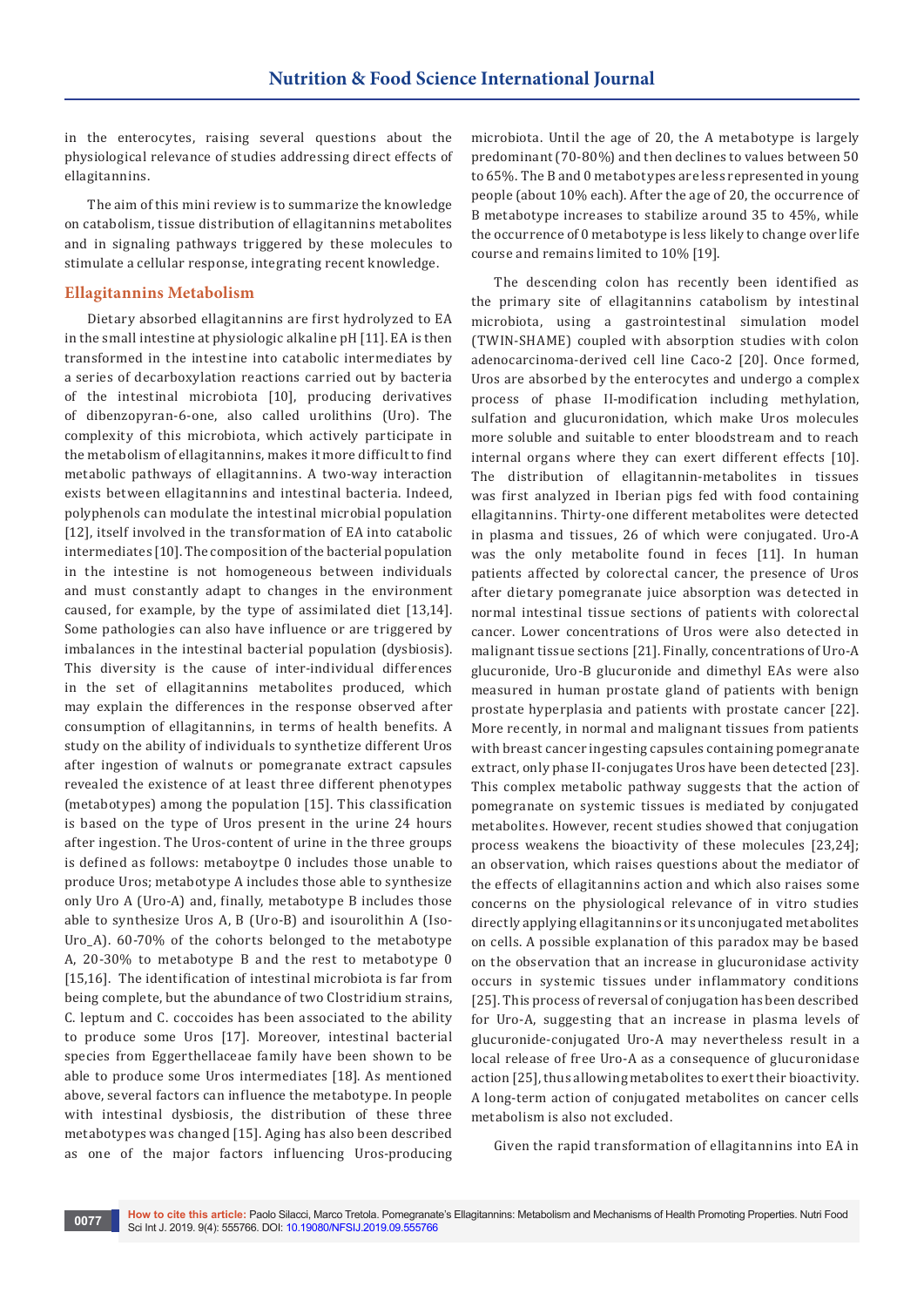the gastrointestinal tract, the relevance of direct application of ellagitannins, such as punicalagin, in in vitro enterocyte cultures may also be questioned. Nevertheless, in rats receiving punicalagin as dietary supplement, punicalagin was detected in plasma and feces, suggesting that residual punicalagin may be present in feces and be absorbed by enterocytes or exert its action on enterocytes [26]. The observation that direct ellagitannins treatment can induce apoptosis, a reduction of oxidative stress and an increase in glutamate uptake following upregulation of EAAT3 glutamate-transporter gene expression [27-30], support this hypothesis. Interestingly, cell cycle arrest has also been described for proliferating Caco-2 exposed to EA, Uro-A or Uro-B [24], suggesting that ellagitannins and their metabolites may stimulate similar signaling pathways in enterocytes.

# **Signaling Pathways involved in Bioactivity of Ellagitannins and their Metabolites**

The anti-inflammatory and anticarcinogenic effects of pomegranate ellagitannins are directly related to the antioxidant properties of this fruit [31], but the mechanisms of pomegranate interference with these processes are yet not fully understood.

Activation of NF-kB, a redox-regulated transcription factors, is a key target for ellagitannins anti-inflammatory activities. Under normal non-inflammatory conditions, NF-kB is complexed by IkB protein and retained in the cytoplasm. In response to inflammatory stimuli, such as an increase in reactive oxygen species, mitogen-activated protein kinases (MAPK) are activated. MAPKs phosphorylates another kinase, IKKα/β which in turn phosphorylates IkB. IkB phosphorylation releases the two subunits of NF-kB transcription factor, p50 and p65 which can be activated by phosphorylation and can translocate to the nucleus where they exert their action inducing the gene expression of several inflammatory genes [32]. Pomegranate peel extracts has been shown to inhibit the MAPKs-NF-kB pathway in a rat model of diabetic nephropathy, an end-stage renal disorder [33]. A direct effect on NF-kB activation has also been shown in a rheumatoid arthritis rat model in which dietary supplementation with pomegranate rind extract inhibited synovial NF-kB activation, reducing expression of inflammatory cytokines and infiltration of inflammatory cells [34].

Another target for the antioxidative, anti-inflammatory action of pomegranate extracts is the Nuclear factor erythroid 2-related factor 2 (Nrf2) transcription factor [35,36]. As for NF-kB, Nrf2 is normally retained in the cytoplasm by its negative regulator: Kelch-like ECH-associated protein 1 (Keap1). Inactivation of Keap1 results in nuclear translocation of Nrf2, which can then bind to the ARE: Antioxidant Responsive Element, present in the regulatory region of several antioxidant genes including that of heme oxygenase 1 (HO-1) [37]. Punicalagin has been shown to induce HO-1 gene

expression via activation of PI3K/Akt/Nrf2 pathway in LPSstimulated macrophages [38]. In vivo, it has been reported that pomegranate decreased lipid peroxidation in rats with carbon tetrachloride-induced liver-damage by an activation of AMP-activated protein kinase (AMPK)-Nrf2 signaling pathway [39-41]. In spontaneously hypertensive rats, it reduced mitochondrial superoxide anion levels improving mitochondrial function and it increased HO-1 expression by the same mechanisms [35]. AMPK-Nrf2 pathway was also involved in pomegranate extract-mediated reduction of the oxidative stress in the paraventricular nucleus relieving hypertension [35]. Interestingly, a cross talk between NF-kB and Nrf2 has been previously described. Specifically, the cytoplasmic p65 subunit of NF-kB protein can physically associated and retain Keap1, liberating Nrf2 [42]. This provides a "tool" for amplifying protective action of pomegranate polyphenols by the activation of the anti-inflammatory transcription factor Nrf2 and simultaneous inhibition of the pro-inflammatory transcription factor NF-kB.

Potential therapeutic evidence for the use of pomegranate juice or extracts to interfere with cancer pathology has been described. These findings are based on the ability of ellagitannins contained in the pomegranate to interfere with cellular proliferation and apoptotic processes [7]. Breast cancer is the second leading cause for cancer related death in women and the potential therapeutic role of phytochemicals has been intensively investigated [43]. In MCF-7cells, a human breast cancer cell line, pomegranate extract induced the arrest of cell proliferation and promoted pro-apoptotic effects [44, 45]. EA has been shown to arrest proliferation and induce a cell cycle arrest in the G0/G1 phase in MCF-7 cells. This inhibition was mediated by mechanisms involving the activation of TGFβ/ Smad3 pathway that down-regulates cyclin A2 and E2, together with an up-regulation of several cyclin-dependent kinase inhibitors, including CDKN1A/p21 (cyclin‐dependent kinase inhibitor 1A/p21) protein [46,47]. These mechanisms result in a stop of the cell cycle [48]. The involvement of p21 protein as a target for anticarcinogenic activity of ellagitannins has been demonstrated also using colon carcinoma-derived cell lines. Ellagitannins and/or metabolites present in pomegranate extracts such as punicalagin (used at a concentration of 100µmol/l) inhibit cell proliferation in undifferentiated Caco-2 and HT-29 cells, blocking cell cycle in G0/G1 and G2/S stages [27,28, 49]. Ellagitannins metabolites (EA, Uro-A and Uro-B) have also been shown to affect MAPK signaling pathways leading to a blockade of Caco-2 cell proliferation [24]. The corresponding glucuronide-conjugates failed at once to affect cell proliferation, confirming the negative effect of conjugation on ellagitannins metabolites bioactivities [50]. Cell cycle arrest in Caco-2 cells by ellagitannins metabolites is also mediated by a downregulation of the mIR-224, a microRNA targeting CDKN1A/p21 mRNA and by an activation of the transcription factor TP53 [50]. MicroRNAs are endogenous RNA molecules of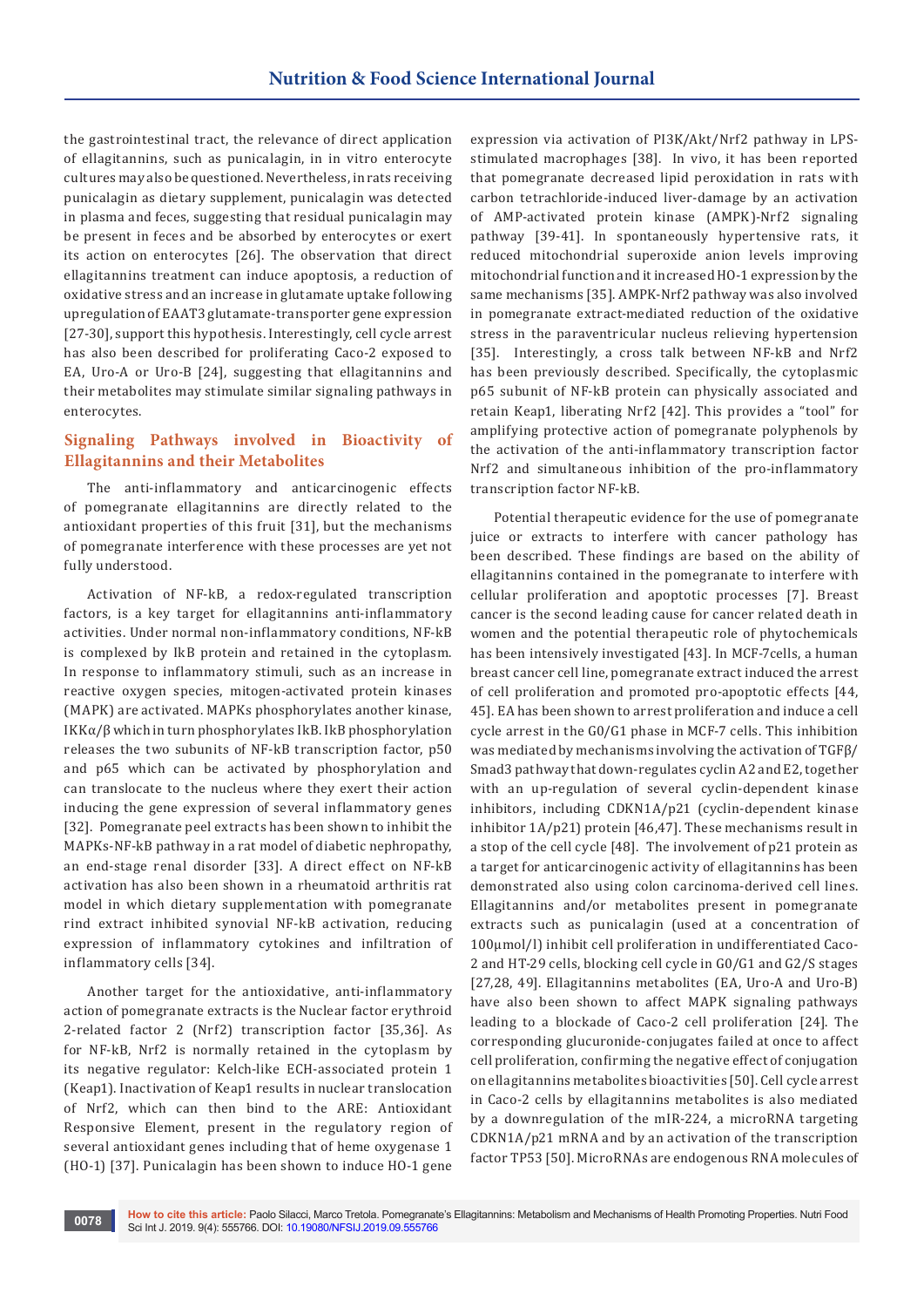20-25 nucleotides in length, which bind to the 3'-untranslated region of target mRNAs causing their degradation [51]. The same study reported a strong heterogeneity in mechanisms triggered by ellagitannins metabolites as a function of the cell line considered. Indeed, levels of TP53 expression induction were not the same in the three cell lines used (Caco-2, SW480 and HT-29) and mIR-224 was only downregulated in Caco-2 cells in response to Uros treatment [50]. Moreover, in SW480 and HT-29, but not in Caco-2, another micro RNA, mIR-215, was upregulated, inducing p53 and p21 accumulation [50] with a subsequent cell cycle arrest [52]. In Caco-2 and SW480 treated with single and mixed metabolites, an increase of c-MYC expression was also observed [50]. The concomitant induction of TP53 and c-MYC favors chemotherapy-induced apoptosis in colon carcinoma cells [53], thus providing evidence for a possible use of ellagitannins metabolites to sensitize tumor cells to anticancer treatment. Finally, the expression of p53 also increased in Uro-A-treated HCT116 human colon cancer cells, determining a stop in G2/M cell cycle phase transition and reducing cellular glycolytic potential [54].

The use of ellagitannins metabolites was also evaluated in prostate cancer. EA have been shown to inhibit proliferation and to induce apoptosis in androgen-dependent, but not in androgen-independent, human prostate cancer cell lines. The anti-proliferative action was mediated by the regulation of the expression of several cell-cycle-related proteins, including CDKN1A/p21, and by the upregulation of the expression of several markers of apoptosis, including caspase-3 [55]. Pro -apoptotic activity has also been described for pomegranate extracts in metastatic prostate cancer cell lines [56]. In these cells, ellagitannins induced an increase in cleavage of poly (ADP‐ribose) polymerase and caspase-3, and downregulation of the level of expression of survivin protein [56], an antiapoptotic protein associated with bone metastasis from prostate cancer [57]. This downregulation was attributed to a reduced activation of Stat3 transcription factor [56], known to bind the survivin gene promoter [58].

Evidence of EA anti-cancer properties have also been obtained in vivo using different animal models. E2-induced mammary carcinogenesis ACI rats, a model of breast cancer, exhibit an aberrant miRNAs expression in breast cancer, resulting in changes in the expression of several target genes participating in the process of carcinogenesis [59]. EA dietary supplementation of E2-induced mammary carcinogenesis in ACI rats reversed aberrant miRNAs expression, reestablishing a normal expression of target genes [60]. Using Pirc rats, a genetic model of colorectal cancer spontaneously developing microscopic pre-neoplastic lesions called mucin-depleted foci (MDF) [61,62], Tortora et al. observed a 30% inhibition of the number and size of MDF after dietary supplementation with pomegranate mesocarp decoction [63]. This inhibitory effect has been attributed to the ability of Uro-A to inhibit the expression of proliferative and inflammatory markers (PCNA,

COX-2 and iNOS) and to increase the expression of apoptotic markers (caspase-3) in HT-29 cells. A similar inhibitory effect was observed in Sprague-Dawley rats injected with azoxymethane, a different animal model of colorectal cancer. In this model, the effect was exerted by an increase in the expression of the micro RNA mIR-126 targeting the expression of VCAM1 and PI3Kp85βgenes [64]. Activation of PI3K/ Akt – NF-kB pathway was inhibited by pomegranate juice resulting in a decreased VCAM1, COX2, iNOS and VEGF gene expression. Interestingly, these results are consistent with those of a previous study showing a significant decrease in the expression of mIR-126 in colon cancer tissues and metastatic cell lines [65]. Anticarcinogenic properties of pomegranate have also been proven in animal models for prostate cancer. A transgenic rat model for adenocarcinoma of prostate also confirmed caspase-3 involvement in pro-apoptotic action of EA on prostate cancer [55]. In transgenic adenocarcinoma of the mouse prostate mice, another animal model of prostate cancer [66], pomegranate extract significantly reduced the spontaneous onset of palpable abdominal tumors and the number of metastases, in particular in lungs and liver. This inhibitory effect on prostate carcinogenesis determined an increased survival rate of the mice [67]. In the prostate tissue of these mice, clear inhibition of PI3K/Akt/mTor signaling pathway was also observed subsequently to pomegranate extract diet supplementation [67].

Finally, several clinical trials have been conducted to evaluate the therapeutic potential of pomegranate juice or extracts on human prostate cancer. These studies showed that pomegranate derivatives were safe, but their efficacy was limited to a marked increase in prostate-specific antigen concentration doubling time [8].

## **Conclusion**

There is an important public and scientific interest in the health benefits of pomegranate fruit and its derived metabolites. However, several aspects require further investigation. The link between pomegranate consumption and the related effects is represented by ellagitannins and their metabolites. In particular EA, a phenolic lactone produced by hydrolysis of ellagitannins in the gastrointestinal tract and widespread in many fruits and vegetables. Among the many beneficial effects attributed to EA, there are the antiinflammatory and anticarcinogenic effects, but its bioactivity is not yet well understood. It is known that different Uros can be produced by the gut microbiota starting from EA. However, the isolation and identification of bacteria strains involved in the metabolism of EA in the large intestine is far from being complete. In enterocytes, Uros undergoes an additional modification leading to a loss of bioactivity, which raises several questions on the real benefits of pomegranate consumption. Nevertheless, MAPK, PI3K/Akt, AMPK have been identified as major targets for ellagitannins and metabolites action on NF-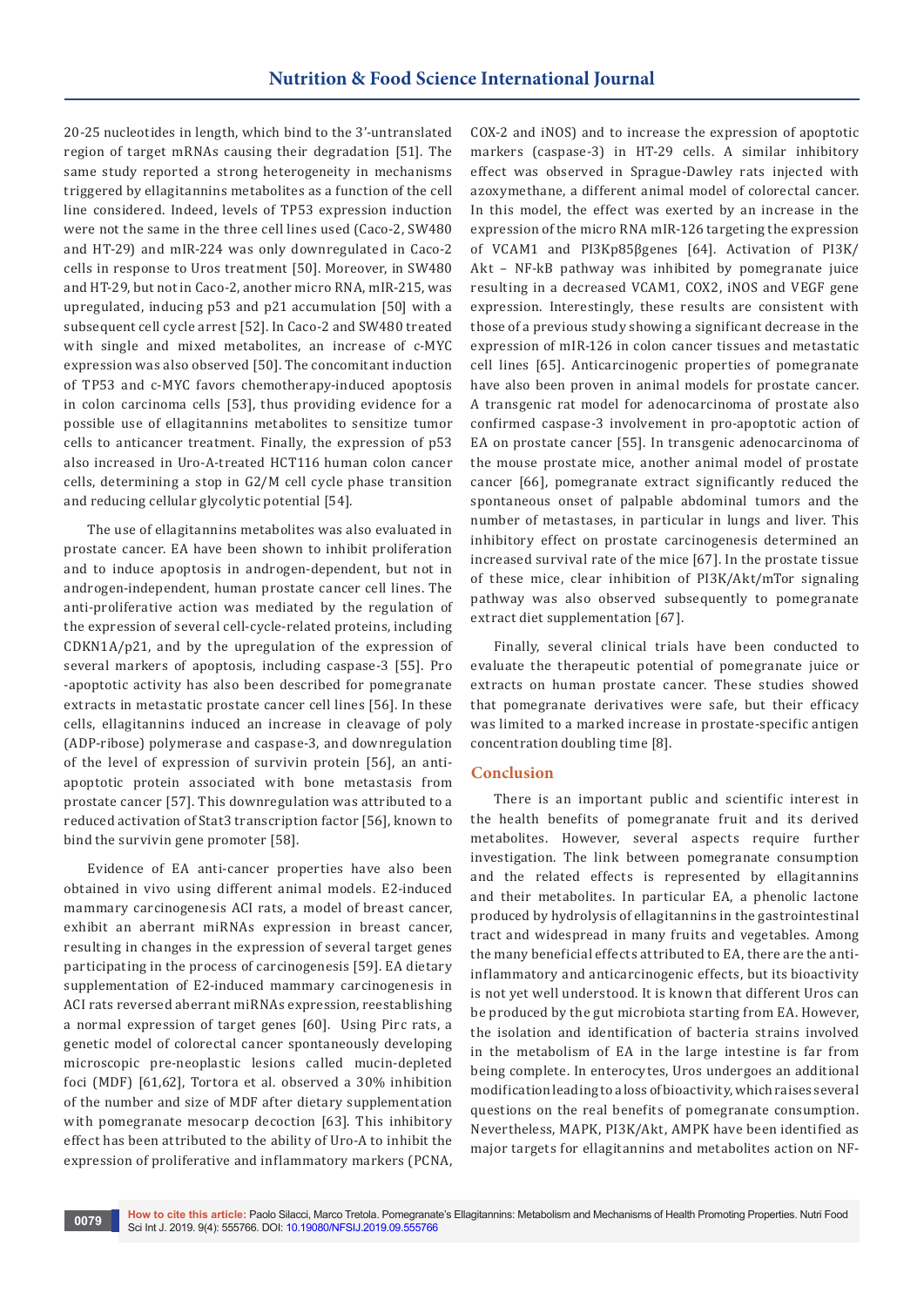kB and Nrf2 transcription, two transcription factors involved, with different roles, in inflammatory processes. Control of cell proliferation and apoptosis appears as the main targets for anticarcinogenic action and it takes place mainly through the regulation of CDKN1A/p21, PCNA and caspases expressions and activations. Cell cycle control by ellagitannins metabolites also involves the expression modulation of specific micro RNAs, but this mechanism appears to be dependent on origin and specific properties of tumor cells. Despite the existing evidence on potential therapeutic action of ellagitannins and their metabolites, given the ability to elicit different cellular responses in different pathological situations, further investigations are required to confirm the real physiological relevance of these observations.

# **Acknowledgments**

We would like to acknowledge Bill Crews for his valuable help in the drafting of the manuscript.

### **References**

- 1. [Longtin R \(2003\) The pomegranate: nature's power fruit? J Natl Cancer](https://www.ncbi.nlm.nih.gov/pubmed/12618495)  [Inst 95\(5\): 346-348.](https://www.ncbi.nlm.nih.gov/pubmed/12618495)
- 2. [Dey D, Debnath S, Hazra S, Ghosh S, Ray R, et al. \(2012\) Pomegranate](https://www.ncbi.nlm.nih.gov/pubmed/22982804)  [pericarp extract enhances the antibacterial activity of ciprofloxacin](https://www.ncbi.nlm.nih.gov/pubmed/22982804)  [against extended-spectrum beta-lactamase \(ESBL\) and metallo-be](https://www.ncbi.nlm.nih.gov/pubmed/22982804)[ta-lactamase \(MBL\) producing Gram-negative bacilli. Food Chem Tox](https://www.ncbi.nlm.nih.gov/pubmed/22982804)[icol 50\(12\): 4302-4309.](https://www.ncbi.nlm.nih.gov/pubmed/22982804)
- 3. [Ben Nasr C, Ayed N, Metche M \(1996\) Quantitative determination](https://www.ncbi.nlm.nih.gov/pubmed/9123975)  [of the polyphenolic content of pomegranate peel. Z Lebensm Unters](https://www.ncbi.nlm.nih.gov/pubmed/9123975)  [Forsch 203\(4\): 374-378.](https://www.ncbi.nlm.nih.gov/pubmed/9123975)
- 4. [Liu Y, Seeram NP \(2018\) Liquid chromatography coupled with time-of](https://www.ncbi.nlm.nih.gov/pubmed/29847709)[flight tandem mass spectrometry for comprehensive phenolic charac](https://www.ncbi.nlm.nih.gov/pubmed/29847709)[terization of pomegranate fruit and flower extracts used as ingredients](https://www.ncbi.nlm.nih.gov/pubmed/29847709)  [in botanical dietary supplements. J Sep Sci 41\(15\): 3022-3033.](https://www.ncbi.nlm.nih.gov/pubmed/29847709)
- 5. [Howell AB, D Souza DH \(2013\) The pomegranate: effects on bacteria](https://www.ncbi.nlm.nih.gov/pubmed/23762148)  [and viruses that influence human health. Evid Based Complement Al](https://www.ncbi.nlm.nih.gov/pubmed/23762148)[ternat Med 2013: 606212.](https://www.ncbi.nlm.nih.gov/pubmed/23762148)
- 6. [Gil MI, Tomas-Barberan FA, Hess-Pierce B, Holcroft DM, Kader AA](https://www.ncbi.nlm.nih.gov/pubmed/11052704)  [\(2000\) Antioxidant activity of pomegranate juice and its relationship](https://www.ncbi.nlm.nih.gov/pubmed/11052704)  [with phenolic composition and processing. J Agric Food Chem 48\(10\):](https://www.ncbi.nlm.nih.gov/pubmed/11052704)  [4581-4589.](https://www.ncbi.nlm.nih.gov/pubmed/11052704)
- 7. [Syed DN, Chamcheu JC, Adhami VM, Mukhtar H \(2013\) Pomegranate](https://www.ncbi.nlm.nih.gov/pubmed/23094914)  [extracts and cancer prevention: molecular and cellular activities. Anti](https://www.ncbi.nlm.nih.gov/pubmed/23094914)[cancer Agents Med Chem 13\(8\): 1149-1161.](https://www.ncbi.nlm.nih.gov/pubmed/23094914)
- 8. [Paller CJ, Pantuck A, Carducci MA \(2017\) A review of pomegranate in](https://www.ncbi.nlm.nih.gov/pubmed/28440320)  [prostate cancer. Prostate Cancer Prostatic Dis 20\(3\): 265-270.](https://www.ncbi.nlm.nih.gov/pubmed/28440320)
- 9. [Singh B, Singh JP, Kaur A, Singh N \(2018\) Phenolic compounds as ben](https://www.ncbi.nlm.nih.gov/pubmed/29739608)[eficial phytochemicals in pomegranate \(Punica granatum L.\) peel: A](https://www.ncbi.nlm.nih.gov/pubmed/29739608)  [review. Food Chem 261: 75-86.](https://www.ncbi.nlm.nih.gov/pubmed/29739608)
- 10. Espin JC, Larrosa M, Garcia-Conesa MT, Tomas-Barberan F (2013) Biological significance of urolithins, the gut microbial ellagic Acid-derived metabolites: the evidence so far. Evid Based Complement Alternat Med 2013: 270418.
- 11. [Espin JC, Gonzalez-Barrio R, Cerda B, Lopez-Bote C, Rey AI, et al. \(2007\)](https://www.ncbi.nlm.nih.gov/pubmed/17990850)  [Iberian pig as a model to clarify obscure points in the bioavailability](https://www.ncbi.nlm.nih.gov/pubmed/17990850)  [and metabolism of ellagitannins in humans. J Agric Food Chem 55\(25\):](https://www.ncbi.nlm.nih.gov/pubmed/17990850)  [10476-10485.](https://www.ncbi.nlm.nih.gov/pubmed/17990850)
- 12. [Bialonska D, Ramnani P, Kasimsetty SG, Muntha KR, Gibson GR, et al.](https://www.ncbi.nlm.nih.gov/pubmed/20452076)  [\(2010\) The influence of pomegranate by-product and punicalagins on](https://www.ncbi.nlm.nih.gov/pubmed/20452076)  [selected groups of human intestinal microbiota. Int J Food Microbiol](https://www.ncbi.nlm.nih.gov/pubmed/20452076)  [140\(2-3\): 175-182.](https://www.ncbi.nlm.nih.gov/pubmed/20452076)
- 13. [Fan Y, Zhang J \(2019\) Dietary Modulation of Intestinal Microbiota: Fu](https://www.ncbi.nlm.nih.gov/pubmed/31040833)[ture Opportunities in Experimental Autoimmune Encephalomyelitis](https://www.ncbi.nlm.nih.gov/pubmed/31040833)  [and Multiple Sclerosis. Front Microbiol 10: 740.](https://www.ncbi.nlm.nih.gov/pubmed/31040833)
- 14. Tang C, Ding R, Sun J, Liu J, Kan J, et al. (2019) The impacts of natural polysaccharides on intestinal microbiota and immune responses- a review. Food Funct 10(5): 2290-2312.
- 15. [Tomas-Barberan FA, Garcia-Villalba R, Gonzalez-Sarrias A, Selma MV,](https://www.ncbi.nlm.nih.gov/pubmed/24976365)  [Espin JC \(2014\) Ellagic acid metabolism by human gut microbiota:](https://www.ncbi.nlm.nih.gov/pubmed/24976365)  [consistent observation of three urolithin phenotypes in intervention](https://www.ncbi.nlm.nih.gov/pubmed/24976365)  [trials, independent of food source, age, and health status. J Agric Food](https://www.ncbi.nlm.nih.gov/pubmed/24976365)  [Chem 62\(28\): 6535-6538.](https://www.ncbi.nlm.nih.gov/pubmed/24976365)
- 16. [Tulipani S, Urpi-Sarda M, Garcia-Villalba R, Rabassa M, Lopez-Uriarte](https://www.ncbi.nlm.nih.gov/pubmed/22631214)  [P, et al. \(2012\) Urolithins are the main urinary microbial-derived phe](https://www.ncbi.nlm.nih.gov/pubmed/22631214)[nolic metabolites discriminating a moderate consumption of nuts in](https://www.ncbi.nlm.nih.gov/pubmed/22631214)  [free-living subjects with diagnosed metabolic syndrome. J Agric Food](https://www.ncbi.nlm.nih.gov/pubmed/22631214)  [Chem 60\(36\): 8930-8940.](https://www.ncbi.nlm.nih.gov/pubmed/22631214)
- 17. [Garcia-Villalba R, Beltran D, Espin JC, Selma MV, Tomas-Barberan FA](https://www.ncbi.nlm.nih.gov/pubmed/23984796)  [\(2013\) Time course production of urolithins from ellagic acid by hu](https://www.ncbi.nlm.nih.gov/pubmed/23984796)man gut microbiota. [J Agric Food Chem 61\(37\): 8797-8806.](https://www.ncbi.nlm.nih.gov/pubmed/23984796)
- 18. [Selma MV, Beltran D, Luna MC, Romo-Vaquero M, Garcia-Villalba R, et](https://www.ncbi.nlm.nih.gov/pubmed/28824607)  al. [\(2017\) Isolation of Human Intestinal Bacteria Capable of Producing](https://www.ncbi.nlm.nih.gov/pubmed/28824607)  [the Bioactive Metabolite Isourolithin A from Ellagic Acid. Front Micro](https://www.ncbi.nlm.nih.gov/pubmed/28824607)[biol 8: 1521.](https://www.ncbi.nlm.nih.gov/pubmed/28824607)
- 19. [Cortes-Martin A, Garcia-Villalba R, Gonzalez-Sarrias A, Romo-Vaquero](https://www.ncbi.nlm.nih.gov/pubmed/30004553)  [M, Loria-Kohen V, et al. \(2018\) The gut microbiota urolithin metabo](https://www.ncbi.nlm.nih.gov/pubmed/30004553)[types revisited: the human metabolism of ellagic acid is mainly deter](https://www.ncbi.nlm.nih.gov/pubmed/30004553)[mined by aging. Food Funct 9\(8\): 4100-4106.](https://www.ncbi.nlm.nih.gov/pubmed/30004553)
- 20. [Garcia-Villalba R, Vissenaekens H, Pitart J, Romo-Vaquero M, Espin JC](https://www.ncbi.nlm.nih.gov/pubmed/28616977)*,*  [et al. \(2017\) Gastrointestinal Simulation Model TWIN-SHIME Shows](https://www.ncbi.nlm.nih.gov/pubmed/28616977)  [Differences between Human Urolithin-Metabotypes in Gut Microbio](https://www.ncbi.nlm.nih.gov/pubmed/28616977)[ta Composition, Pomegranate Polyphenol Metabolism, and Transport](https://www.ncbi.nlm.nih.gov/pubmed/28616977)  [along the Intestinal Tract. J Agric Food Chem 65\(27\): 5480-5493.](https://www.ncbi.nlm.nih.gov/pubmed/28616977)
- 21. [Nunez-Sanchez MA, Karmokar A, Gonzalez-Sarrias A, Garcia-Villalba R,](https://www.ncbi.nlm.nih.gov/pubmed/26995228)  [Tomas-Barberan FA, et al. \(2016\)](https://www.ncbi.nlm.nih.gov/pubmed/26995228) *In vivo* relevant mixed urolithins and [ellagic acid inhibit phenotypic and molecular colon cancer stem cell](https://www.ncbi.nlm.nih.gov/pubmed/26995228)  [features: A new potentiality for ellagitannin metabolites against can](https://www.ncbi.nlm.nih.gov/pubmed/26995228)[cer. Food Chem Toxicol 92: 8-16.](https://www.ncbi.nlm.nih.gov/pubmed/26995228)
- 22. [Gonzalez-Sarrias A, Gimenez-Bastida JA, Garcia-Conesa MT, Go](https://www.ncbi.nlm.nih.gov/pubmed/19885850)[mez-Sanchez MB, Garcia-Talavera NV, et al. \(2010\) Occurrence of](https://www.ncbi.nlm.nih.gov/pubmed/19885850)  [urolithins, gut microbiota ellagic acid metabolites and proliferation](https://www.ncbi.nlm.nih.gov/pubmed/19885850)  [markers expression response in the human prostate gland upon con](https://www.ncbi.nlm.nih.gov/pubmed/19885850)[sumption of walnuts and pomegranate juice. Mol Nutr Food Res 54\(3\):](https://www.ncbi.nlm.nih.gov/pubmed/19885850)  [311-322.](https://www.ncbi.nlm.nih.gov/pubmed/19885850)
- 23. [Avila-Galvez MA, Garcia-Villalba R, Martinez-Diaz F, Ocana-Castillo B,](https://www.ncbi.nlm.nih.gov/pubmed/30690879)  [Monedero-Saiz T, et al. \(2019\) Metabolic Profiling of Dietary Polyphe](https://www.ncbi.nlm.nih.gov/pubmed/30690879)[nols and Methylxanthines in Normal and Malignant Mammary Tissues](https://www.ncbi.nlm.nih.gov/pubmed/30690879)  [from Breast Cancer Patients. Mol Nutr Food Res 63\(9\): e1801239.](https://www.ncbi.nlm.nih.gov/pubmed/30690879)
- 24. [Gonzalez-Sarrias A, Espin JC, Tomas-Barberan FA, Garcia-Conesa MT](https://www.ncbi.nlm.nih.gov/pubmed/19437480)  [\(2009\) Gene expression, cell cycle arrest and MAPK signalling regu](https://www.ncbi.nlm.nih.gov/pubmed/19437480)[lation in Caco-2 cells exposed to ellagic acid and its metabolites, uro](https://www.ncbi.nlm.nih.gov/pubmed/19437480)[lithins. Mol Nutr Food Res 53\(6\): 686-698.](https://www.ncbi.nlm.nih.gov/pubmed/19437480)
- 25. [Avila-Galvez MA, Gimenez-Bastida JA, Gonzalez-Sarrias A, Espin JC](https://www.ncbi.nlm.nih.gov/pubmed/31041969)  [\(2019\) Tissue deconjugation of urolithin A glucuronide to free uro](https://www.ncbi.nlm.nih.gov/pubmed/31041969)[lithin A in systemic inflammation. Food Funct 10\(6\): 3135-3141.](https://www.ncbi.nlm.nih.gov/pubmed/31041969)
- 26. [Cerda B, Llorach R, Ceron JJ, Espin JC, Tomas-Barberan FA, et al. \(2003\)](https://www.ncbi.nlm.nih.gov/pubmed/12594538)  [Evaluation of the bioavailability and metabolism in the rat of puni](https://www.ncbi.nlm.nih.gov/pubmed/12594538)[calagin, an antioxidant polyphenol from pomegranate juice. Eur J Nutr](https://www.ncbi.nlm.nih.gov/pubmed/12594538)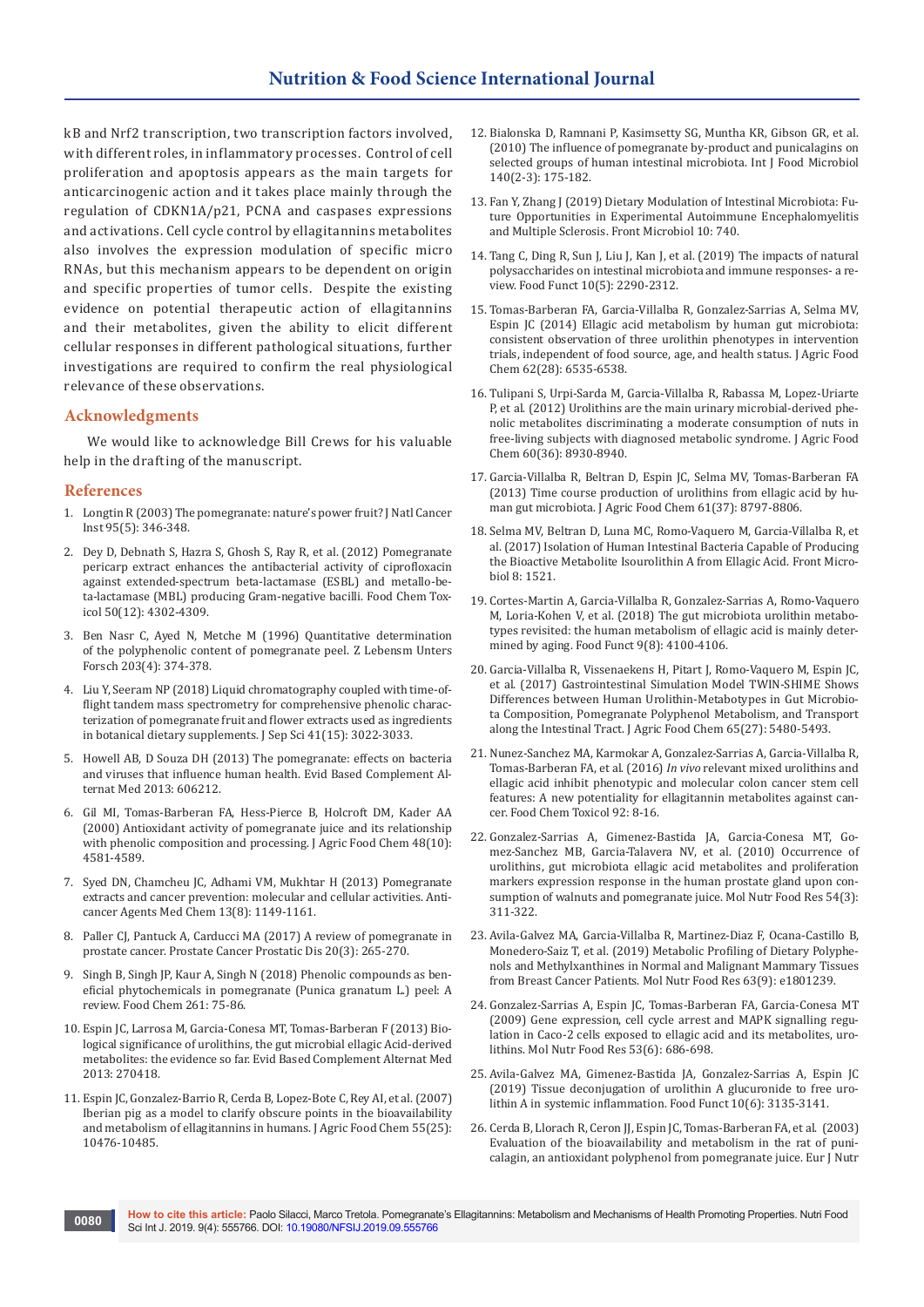[42\(1\): 18-28.](https://www.ncbi.nlm.nih.gov/pubmed/12594538)

- 27. [Seeram NP, Adams LS, Henning SM, Niu Y, Zhang Y, et al. \(2005\)](https://www.ncbi.nlm.nih.gov/pubmed/15936648) *In vitro* [antiproliferative, apoptotic and antioxidant activities of punicalagin,](https://www.ncbi.nlm.nih.gov/pubmed/15936648)  [ellagic acid and a total pomegranate tannin extract are enhanced in](https://www.ncbi.nlm.nih.gov/pubmed/15936648)  [combination with other polyphenols as found in pomegranate juice. J](https://www.ncbi.nlm.nih.gov/pubmed/15936648)  [Nutr Biochem 16\(6\): 360-367.](https://www.ncbi.nlm.nih.gov/pubmed/15936648)
- 28. [Larrosa M, Tomas-Barberan FA, Espin JC \(2006\) The dietary hydro](https://www.ncbi.nlm.nih.gov/pubmed/16426830)[lysable tannin punicalagin releases ellagic acid that induces apoptosis](https://www.ncbi.nlm.nih.gov/pubmed/16426830)  [in human colon adenocarcinoma Caco-2 cells by using the mitochon](https://www.ncbi.nlm.nih.gov/pubmed/16426830)[drial pathway. J Nutr Biochem 17\(9\): 611-625.](https://www.ncbi.nlm.nih.gov/pubmed/16426830)
- 29. [Kojadinovic MI, Arsic AC, Debeljak-Martacic JD, Konic-Ristic AI, Kar](https://www.ncbi.nlm.nih.gov/pubmed/27476699)[dum ND, et al. \(2017\) Consumption of pomegranate juice decreases](https://www.ncbi.nlm.nih.gov/pubmed/27476699)  [blood lipid peroxidation and levels of arachidonic acid in women with](https://www.ncbi.nlm.nih.gov/pubmed/27476699)  [metabolic syndrome. J Sci Food Agric 97\(6\): 1798-1804.](https://www.ncbi.nlm.nih.gov/pubmed/27476699)
- 30. [Biolley C, Tretola M, Bee G, Jud C, Silacci P, et al. \(2019\) Punicalagin in](https://www.ncbi.nlm.nih.gov/pubmed/31389458)[creases glutamate absorption in differentiated Caco-2 cells by a mech](https://www.ncbi.nlm.nih.gov/pubmed/31389458)[anism involving gene expression regulation of an EAAT3 transporter.](https://www.ncbi.nlm.nih.gov/pubmed/31389458)  [Food Funct 10\(9\): 5333-5338.](https://www.ncbi.nlm.nih.gov/pubmed/31389458)
- 31. [Kaneyuki T, Noda Y, Traber MG, Mori A, Packer L \(1999\) Superoxide](https://www.ncbi.nlm.nih.gov/pubmed/10410244)  [anion and hydroxyl radical scavenging activities of vegetable extracts](https://www.ncbi.nlm.nih.gov/pubmed/10410244)  [measured using electron spin resonance.](https://www.ncbi.nlm.nih.gov/pubmed/10410244) Biochem Mol Biol Int 47(6): [979-989.](https://www.ncbi.nlm.nih.gov/pubmed/10410244)
- 32. [Liu T, Zhang L, Joo D, Sun SC \(2017\) NF-kappaB signaling in inflamma](https://www.ncbi.nlm.nih.gov/pubmed/29158945)[tion. Signal Transduct Target Ther 2.](https://www.ncbi.nlm.nih.gov/pubmed/29158945)
- 33. [Manna K, Mishra S, Saha M, Mahapatra S, Saha C,](https://www.ncbi.nlm.nih.gov/pubmed/30880978) et al. (2019) Amelio[ration of diabetic nephropathy using pomegranate peel extract-stabi](https://www.ncbi.nlm.nih.gov/pubmed/30880978)[lized gold nanoparticles: assessment of NF-kappaB and Nrf2 signaling](https://www.ncbi.nlm.nih.gov/pubmed/30880978)  [system. Int J Nanomedicine 14: 1753-1777.](https://www.ncbi.nlm.nih.gov/pubmed/30880978)
- 34. [Karwasra R, Singh S, Sharma D, Sharma S, Sharma N, et al. \(2019\)](https://onlinelibrary.wiley.com/doi/abs/10.1111/jfbc.12959)  [Pomegranate supplementation attenuates inflammation, joint dys](https://onlinelibrary.wiley.com/doi/abs/10.1111/jfbc.12959)[function via inhibition of NF-kappaB signaling pathway in experimen](https://onlinelibrary.wiley.com/doi/abs/10.1111/jfbc.12959)[tal models of rheumatoid arthritis. J Food Biochem 43\(8\): e12959](https://onlinelibrary.wiley.com/doi/abs/10.1111/jfbc.12959).
- 35. [Sun W, Yan C, Frost B, Wang X, Hou C, Zeng M](https://www.ncbi.nlm.nih.gov/pubmed/27713551)*,* et al. (2016) Pomegran[ate extract decreases oxidative stress and alleviates mitochondrial](https://www.ncbi.nlm.nih.gov/pubmed/27713551)  [impairment by activating AMPK-Nrf2 in hypothalamic paraventricular](https://www.ncbi.nlm.nih.gov/pubmed/27713551)  [nucleus of spontaneously hypertensive rats. Sci Rep 6: 34246](https://www.ncbi.nlm.nih.gov/pubmed/27713551).
- 36. [Bishayee A, Bhatia D, Thoppil RJ, Darvesh AS, Nevo E, et al. \(2011\)](https://www.ncbi.nlm.nih.gov/pubmed/21389260)  [Pomegranate-mediated chemoprevention of experimental hepatocar](https://www.ncbi.nlm.nih.gov/pubmed/21389260)[cinogenesis involves Nrf2-regulated antioxidant mechanisms. Carcino](https://www.ncbi.nlm.nih.gov/pubmed/21389260)[genesis 32\(6\): 888-896](https://www.ncbi.nlm.nih.gov/pubmed/21389260).
- 37. [Nguyen T, Nioi P, Pickett CB \(2009\) The Nrf2-antioxidant response el](https://www.ncbi.nlm.nih.gov/pubmed/19182219)[ement signaling pathway and its activation by oxidative stress. J Biol](https://www.ncbi.nlm.nih.gov/pubmed/19182219)  [Chem 284\(20\): 13291-13295](https://www.ncbi.nlm.nih.gov/pubmed/19182219).
- 38. [Xu X, Li H, Hou X, Li D, He S, et al. \(2015\) Punicalagin Induces Nrf2/](https://www.ncbi.nlm.nih.gov/pubmed/25969626) [HO-1 Expression via Upregulation of PI3K/AKT Pathway and Inhibits](https://www.ncbi.nlm.nih.gov/pubmed/25969626)  [LPS-Induced Oxidative Stress in RAW264.7 Macrophages. Mediators](https://www.ncbi.nlm.nih.gov/pubmed/25969626)  [Inflamm 2015: 380218](https://www.ncbi.nlm.nih.gov/pubmed/25969626).
- 39. [Wei XL, Fang RT, Yang YH, Bi XY, Ren GX,](https://www.ncbi.nlm.nih.gov/pubmed/26508316) et al. (2015) Protective effects [of extracts from Pomegranate peels and seeds on liver fibrosis induced](https://www.ncbi.nlm.nih.gov/pubmed/26508316)  [by carbon tetrachloride in rats. BMC Complement Altern Med 15: 389](https://www.ncbi.nlm.nih.gov/pubmed/26508316).
- 40. [Turk G, Ceribasi S, Sonmez M, Ciftci M, Yuce A, et al. \(2016\) Amelio](https://www.ncbi.nlm.nih.gov/pubmed/24081635)[rating effect of pomegranate juice consumption on carbon tetrachlo](https://www.ncbi.nlm.nih.gov/pubmed/24081635)[ride-induced sperm damages, lipid peroxidation, and testicular apop](https://www.ncbi.nlm.nih.gov/pubmed/24081635)[tosis. Toxicol Ind Health 32\(1\): 126-137](https://www.ncbi.nlm.nih.gov/pubmed/24081635).
- 41. [Pirinccioglu M, Kizil G, Kizil M, Kanay Z, & Ketani A \(2014\) The pro](https://www.ncbi.nlm.nih.gov/pubmed/23160382)[tective role of pomegranate juice against carbon tetrachloride-induced](https://www.ncbi.nlm.nih.gov/pubmed/23160382)  [oxidative stress in rats. Toxicol Ind Health 30\(10\): 910-918.](https://www.ncbi.nlm.nih.gov/pubmed/23160382)
- 42. [Ganesh Yerra V, Negi G, Sharma SS, Kumar A \(2013\) Potential thera](https://www.ncbi.nlm.nih.gov/pubmed/24024177)[peutic effects of the simultaneous targeting of the Nrf2 and NF-kappaB](https://www.ncbi.nlm.nih.gov/pubmed/24024177)

[pathways in diabetic neuropathy. Redox Biol 1: 394-397.](https://www.ncbi.nlm.nih.gov/pubmed/24024177)

- 43. [Libson S, Lippman M \(2014\) A review of clinical aspects of breast can](https://www.ncbi.nlm.nih.gov/pubmed/24716497)[cer. Int Rev Psychiatry 26\(1\): 4-15.](https://www.ncbi.nlm.nih.gov/pubmed/24716497)
- 44. [Shirode AB, Bharali DJ, Nallanthighal S, Coon JK, Mousa SA, et al. \(2015\)](https://www.ncbi.nlm.nih.gov/pubmed/25624761)  [Nanoencapsulation of pomegranate bioactive compounds for breast](https://www.ncbi.nlm.nih.gov/pubmed/25624761)  [cancer chemoprevention. Int J Nanomedicine 10: 475-484.](https://www.ncbi.nlm.nih.gov/pubmed/25624761)
- 45. [Jeune MA, Kumi-Diaka J, Brown J \(2005\) Anticancer activities of pome](https://www.ncbi.nlm.nih.gov/pubmed/16379557)[granate extracts and genistein in human breast cancer cells. J Med](https://www.ncbi.nlm.nih.gov/pubmed/16379557)  [Food 8\(4\): 469-475.](https://www.ncbi.nlm.nih.gov/pubmed/16379557)
- 46. [Chen HS, Bai MH, Zhang T, Li GD, Liu M \(2015\) Ellagic acid induces cell](https://www.ncbi.nlm.nih.gov/pubmed/25647396)  [cycle arrest and apoptosis through TGF-beta/Smad3 signaling path](https://www.ncbi.nlm.nih.gov/pubmed/25647396)[way in human breast cancer MCF-7 cells. Int J Oncol 46\(4\): 1730-1738.](https://www.ncbi.nlm.nih.gov/pubmed/25647396)
- 47. [Zhang T, Chen HS, Wang LF, Bai MH, Wang YC, et al. \(2014\) Ellagic acid](https://www.ncbi.nlm.nih.gov/pubmed/24528038)  [exerts anti-proliferation effects via modulation of Tgf-beta/Smad3](https://www.ncbi.nlm.nih.gov/pubmed/24528038)  [signaling in MCF-7 breast cancer cells. Asian Pac J Cancer Prev 15\(1\):](https://www.ncbi.nlm.nih.gov/pubmed/24528038)  [273-276.](https://www.ncbi.nlm.nih.gov/pubmed/24528038)
- 48. [Maiti B, Li J, de Bruin A, Gordon F, Timmers C, et al. \(2005\) Cloning and](https://www.ncbi.nlm.nih.gov/pubmed/15722552)  [characterization of mouse E2F8, a novel mammalian E2F family mem](https://www.ncbi.nlm.nih.gov/pubmed/15722552)[ber capable of blocking cellular proliferation. J Biol Chem 280\(18\):](https://www.ncbi.nlm.nih.gov/pubmed/15722552)  [18211-18220.](https://www.ncbi.nlm.nih.gov/pubmed/15722552)
- 49. [Kasimsetty SG, Bialonska D, Reddy MK, Ma G, Khan SI, et al. \(2010\)](https://www.ncbi.nlm.nih.gov/pubmed/20112993)  [Colon cancer chemopreventive activities of pomegranate ellagitannins](https://www.ncbi.nlm.nih.gov/pubmed/20112993)  [and urolithins. J Agric Food Chem 58\(4\): 2180-2187.](https://www.ncbi.nlm.nih.gov/pubmed/20112993)
- 50. [Gonzalez-Sarrias A, Nunez-Sanchez MA, Tome-Carneiro J, Tomas-Bar](https://www.ncbi.nlm.nih.gov/pubmed/26634414)[beran FA, Garcia-Conesa MT, et al. \(2016\) Comprehensive characteriza](https://www.ncbi.nlm.nih.gov/pubmed/26634414)[tion of the effects of ellagic acid and urolithins on colorectal cancer and](https://www.ncbi.nlm.nih.gov/pubmed/26634414)  [key-associated molecular hallmarks: MicroRNA cell specific induction](https://www.ncbi.nlm.nih.gov/pubmed/26634414)  [of CDKN1A \(p21\) as a common mechanism involved. Mol Nutr Food](https://www.ncbi.nlm.nih.gov/pubmed/26634414)  [Res 60\(4\): 701-716.](https://www.ncbi.nlm.nih.gov/pubmed/26634414)
- 51. Garzon R, Croce CM (2011) MicroRNAs and cancer: introduction. Semin Oncol 38(6): 721-723.
- 52. [Braun CJ, Zhang X, Savelyeva I, Wolff S, Moll UM, et al. \(2008\) p53-Re](https://www.ncbi.nlm.nih.gov/pubmed/19074875)[sponsive micrornas 192 and 215 are capable of inducing cell cycle ar](https://www.ncbi.nlm.nih.gov/pubmed/19074875)[rest. Cancer Res 68\(24\): 10094-10104.](https://www.ncbi.nlm.nih.gov/pubmed/19074875)
- 53. [Arango D, Corner GA, Wadler S, Catalano PJ, Augenlicht LH \(2001\)](https://www.ncbi.nlm.nih.gov/pubmed/11406570)  [c-myc/p53 interaction determines sensitivity of human colon carci](https://www.ncbi.nlm.nih.gov/pubmed/11406570)[noma cells to 5-fluorouracil in vitro and in vivo. Cancer Res 61\(12\):](https://www.ncbi.nlm.nih.gov/pubmed/11406570)  [4910-4915.](https://www.ncbi.nlm.nih.gov/pubmed/11406570)
- 54. [Norden E, Heiss EH \(2019\) Urolithin A gains in antiproliferative capac](https://www.ncbi.nlm.nih.gov/pubmed/30418550)[ity by reducing the glycolytic potential via the p53/TIGAR axis in colon](https://www.ncbi.nlm.nih.gov/pubmed/30418550)  [cancer cells. Carcinogenesis 40\(1\): 93-101.](https://www.ncbi.nlm.nih.gov/pubmed/30418550)
- 55. [Naiki-Ito A, Chewonarin T, Tang M, Pitchakarn P, Kuno T, et al. \(2015\)](https://www.ncbi.nlm.nih.gov/pubmed/25284475)  [Ellagic acid, a component of pomegranate fruit juice, suppresses an](https://www.ncbi.nlm.nih.gov/pubmed/25284475)[drogen-dependent prostate carcinogenesis via induction of apoptosis.](https://www.ncbi.nlm.nih.gov/pubmed/25284475)  [Prostate 75\(2\): 151-160.](https://www.ncbi.nlm.nih.gov/pubmed/25284475)
- 56. [Wang Y, Zhang S, Iqbal S, Chen Z, Wang X, et al. \(2013\) Pomegranate](https://www.ncbi.nlm.nih.gov/pubmed/24375421)  [extract inhibits the bone metastatic growth of human prostate can](https://www.ncbi.nlm.nih.gov/pubmed/24375421)[cer cells and enhances the in vivo efficacy of docetaxel chemotherapy.](https://www.ncbi.nlm.nih.gov/pubmed/24375421)  [Prostate](https://www.ncbi.nlm.nih.gov/pubmed/24375421) .
- 57. [Akfirat C, Zhang X, Ventura A, Berel D, Colangelo ME, et al. \(2013\) Tu](https://www.ncbi.nlm.nih.gov/pubmed/23420560)[mour cell survival mechanisms in lethal metastatic prostate cancer dif](https://www.ncbi.nlm.nih.gov/pubmed/23420560)[fer between bone and soft tissue metastases. J Pathol 230\(3\): 291-297.](https://www.ncbi.nlm.nih.gov/pubmed/23420560)
- 58. [Gritsko T, Williams A, Turkson J, Kaneko S, Bowman T, et al. \(2006\) Per](https://www.ncbi.nlm.nih.gov/pubmed/16397018)[sistent activation of stat3 signaling induces survivin gene expression](https://www.ncbi.nlm.nih.gov/pubmed/16397018)  [and confers resistance to apoptosis in human breast cancer cells. Clin](https://www.ncbi.nlm.nih.gov/pubmed/16397018)  [Cancer Res 12\(1\): 11-19.](https://www.ncbi.nlm.nih.gov/pubmed/16397018)
- 59. [Bahrami A, Aledavood A, Anvari K, Hassanian SM, Maftouh M, et al.](https://www.ncbi.nlm.nih.gov/pubmed/28109133)  [\(2018\) The prognostic and therapeutic application of microRNAs in](https://www.ncbi.nlm.nih.gov/pubmed/28109133)  [breast cancer: Tissue and circulating microRNAs. J Cell Physiol 233\(2\):](https://www.ncbi.nlm.nih.gov/pubmed/28109133)